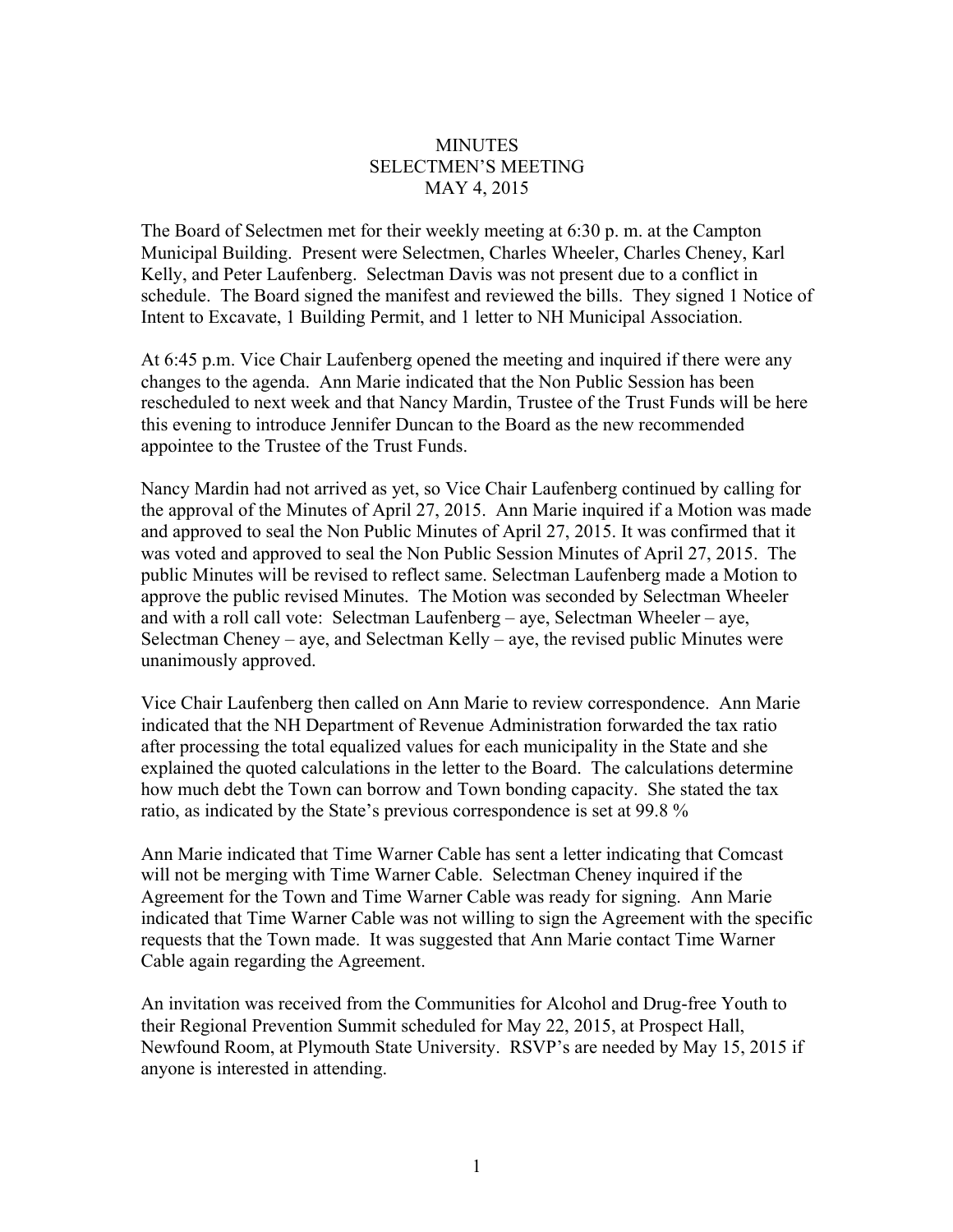Ann Marie indicated that a bill was received from Giguere Electric, Inc. regarding the Emergency Operation Center pertaining to additional receptacles and telecommunications outlets that were installed under the direction of Kelly Bolger. Ann Marie indicated that there is not enough money in the grant funds to cover the entire bill. After discussion, the Board agreed that before approving payment of the bill, and what account it will be taken from before, they would like to get more information as to what additional work had to be performed.

Ann Marie distributed to the Board the 2015 Budget for January through April. She indicated that where there were overages they were designated in red. Ann Marie explained that the training budget was a little over because the Financial Assistant will be attending the GFOA Conference with her on May  $7<sup>th</sup>$  and  $8<sup>th</sup>$  and the Office Assistant's Excel class. The other overage was the Moderator which Ann Marie explained was because of ballot coding and the interpreter fee was higher because the Annual Town Meeting ran longer than expected.

There being no further correspondence, Vice Chair Laufenberg then called on Nancy Mardin, Trustee of the Trust Funds who introduced Jennifer Duncan as the new recommended appointee to the Trustee of the Trust Funds. Nancy Mardin informed the Board that Mrs. Duncan was employed by Meredith Village Savings Bank for a number of years and she is now employed by Service Credit Union, in Plymouth, as a Branch Manager and she will be a good candidate with all her banking knowledge. The Board inquired as to Mrs. Duncan's reasons for pursuing this position. Mrs. Duncan informed the Board that she has been interested in "getting out in the community" and she felt this position would be an excellent start. Mrs. Mardin and Mrs. Duncan also confirmed that bank employers encourage community involvement. The Board thanked Mrs. Duncan for coming and expressed their appreciation for her stepping forward for appointment to the position. The Board signed Jennifer Duncan's appointment this evening and Ann Marie explained to Mrs. Duncan that she will need to go to the Town Clerk's Office to get sworn in for the appointment at a future date.

Vice Chair Laufenberg then inquired of Board members if they had any Other Business – Selectmen's Input and called on Selectman Wheeler. Selectman Wheeler indicated, that after reviewing the 2015 Budget (January – April) it appears that the Highway Department Budget is in good shape and suggested that the Board discuss with Robert "Butch" Bain, Road Agent, the possibility of subcontracting (perhaps Ruel) to sand sweep the roads. Ann Marie stated she will try to schedule Butch Bain to come in next week to discuss the possible road sweeping and to present his quarterly update to the Board.

Vice Chair Laufenberg called on Ann Marie who indicated that the Fire Department inquired if the Department could move the Smokey sign to the other side of the Fire Department building as their flag is getting torn on the sign being so close to the flag pole. The Board concurred and suggested that the Fire Department contact the Garden Club before they start the project because they might have some interest in beautification of the area.